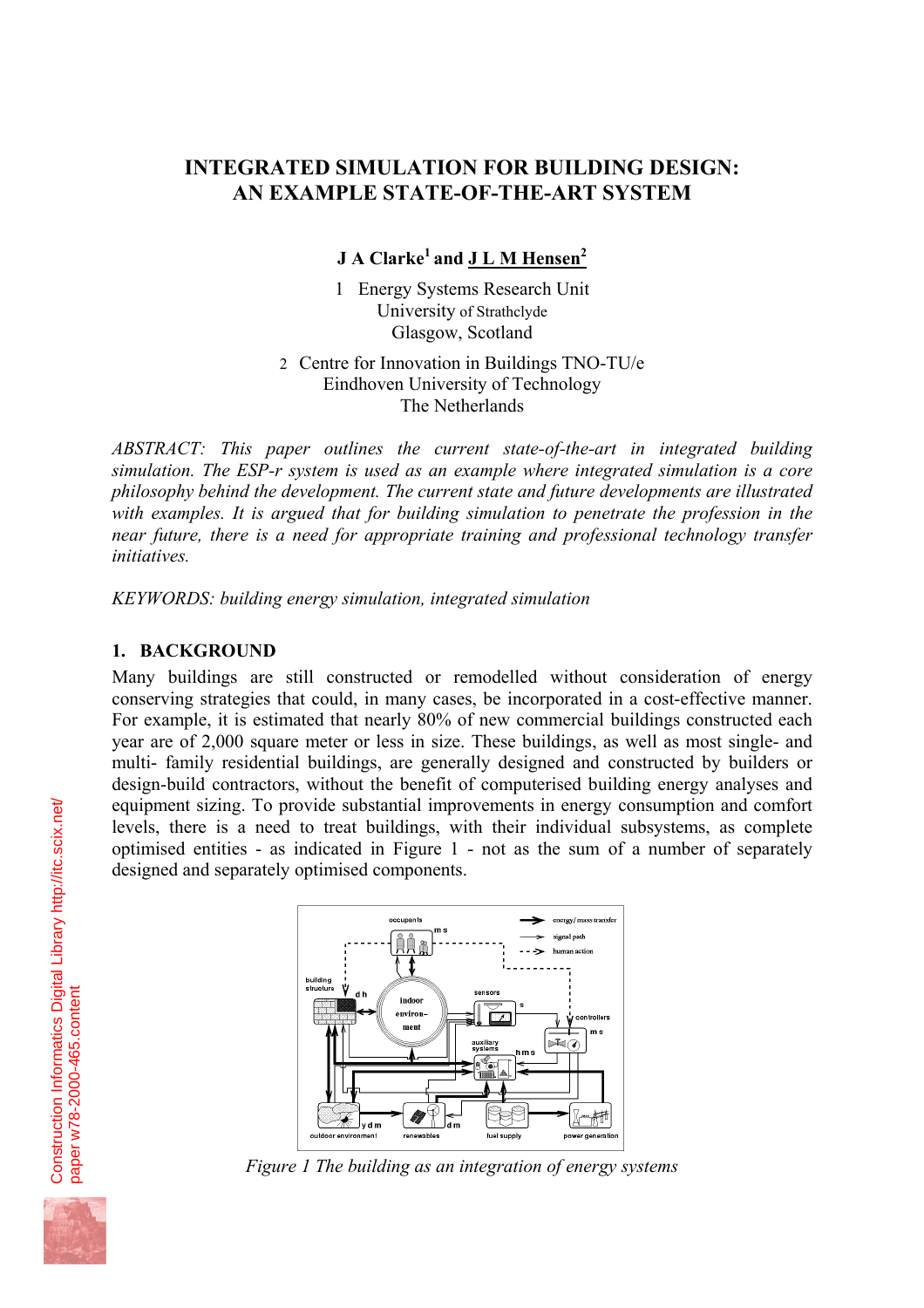Building simulation is ideal for this because it is not restricted to the building structure itself but includes the indoor environment, while simultaneously taking into account the outdoor environment, mechanical, electrical or structural systems, and traditional and renewable energy supply systems. Building simulation can be used to characterise and assess proposed new equipment and system integration ideas, and to aid in the identification of such ideas. Simulation can thus be used for building analysis and design in order to achieve a good indoor environment in a sustainable manner, and in that sense to care for people now and in the future.

Although a number of sophisticated computer programs have been developed in recent years these are typically used by researchers, engineers concerned with very large building projects and for code compliance (usually translated to simpler computer or worksheet form). It is paradoxical that although architectural practices for larger firms have moved to computer design programs for the physical elements of buildings and building systems (piping, ductwork, etc.) there has been little effort by the design community to learn and apply energy analysis as a standard part of the design process. This is generally left to "specialists" at HVAC consulting firms after the building has been defined.

Since there are real opportunities to affect the building energy use through tradeoffs in building siting, orientation, spatial definition and envelope configuration, waiting until these have been completed, and perhaps even the HVAC and other systems are defined, can result in missed opportunities for energy savings.

Although most practitioners will be aware of the emerging building simulation technologies, few as yet are able to claim expertise in its application. This situation is poised to change with the advent of:

• performance based standards;

l

- societies dedicated to the effective deployment of simulation such as  $IBPSA<sup>1</sup>$ ;
- appropriate training and continuing education;
- and the growth in small-to-medium sized practices offering simulation-based services.

One thing is clear: as the technology becomes more widely applied, the demands on simulation programs will grow. While this is welcome, in that demand fuels development, it is also problematic because the underlying issues are highly complex. Although contemporary programs are able to deliver an impressive array of performance assessments, there are many barriers to their routine application in practice. Four main issues, which must be addressed, are:

- Firstly, since all design assumptions are subject to uncertainty, programs must be able to operate on the basis of uncertainty bands applied (automatically) to their input and output data. Such a facility is currently under development for ESP-r (Macdonald 1996) so that performance risk may be assessed on the basis of prediction ranges resulting from uncertainty considerations applied to the input (design) parameters.
- Secondly, validation and calibration testing procedures must be agreed and routinely applied as the modelling systems evolve in response to user requirements.
- Thirdly, program interoperability must be enabled so those design support environments evolve in response to inter-disciplinary design needs. This was the goal of the EC's

<sup>1</sup> IBPSA: International Building Performance Simulation Association - http://www.ibpsa.org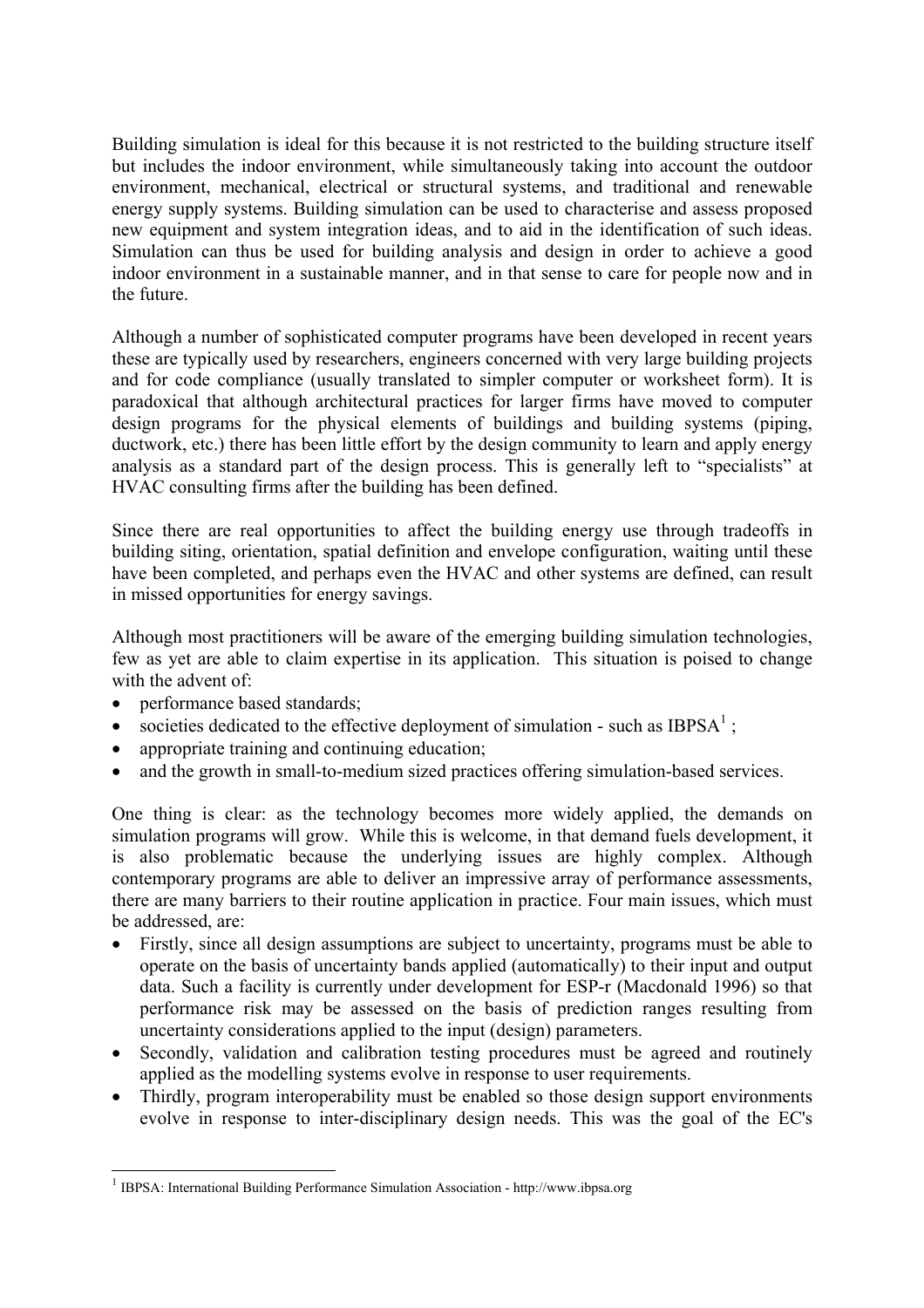COMBINE project (Augenbroe 1992) in which a prototype Intelligent, Integrated Building Design System was developed (Clarke et al 1995).

• Finally, a means is required to place program development on a task-sharing basis in order to ensure the integrity and extensibility of future systems. This was the objective of the EPSRC funded Energy Kernel System (Clarke et al 1992), which sought to eliminate the inefficient theoretical and software de-coupling of current programs.

In terms of the building life cycle, currently modelling and simulation is mainly restricted to the detailed design phase. However there is a definite need for use of modelling and simulation both in earlier and later stages. Practitioners need early stage, strategic design tools. Modelling and simulation should be incorporated. Modelling and simulation can also play important roles in commissioning, auditing, control and maintenance of building systems.

To elaborate on the current state-of-the-art, the following sections summarise the capabilities and demonstrates an application of one modelling system,  $ESP-r^2$ .

## **2. ESP-r SYSTEM - AN EXAMPLE OF STATE-OF-THE-ART**

The ESP-r system (Clarke 1985) has been the subject of sustained developments since 1974. The aim, now as always, has been to permit an emulation of building performance in a manner that a) corresponds to the reality, b) supports early-through-detailed design stage application and c) enables integrated performance assessments in which no single issue is unduly prominent. ESP-r is available under research (cost-free) and commercial (low cost) license from the University of Strathclyde. In both cases source code is made available.



*Figure 2 Architecture of ESP-r showing the central Project Manager and its support tools.* 

ESP-r comprises a central Project Manager (PM) around which is arranged support databases, a simulator, performance assessment tools and a variety of third party applications for CAD, visualisation, report generation, etc. (Figure 2). The PM's function is to co-ordinate problem definition and give/receive the data model to/from the support applications. Most

<sup>&</sup>lt;sup>2</sup> Environmental Systems Performance - research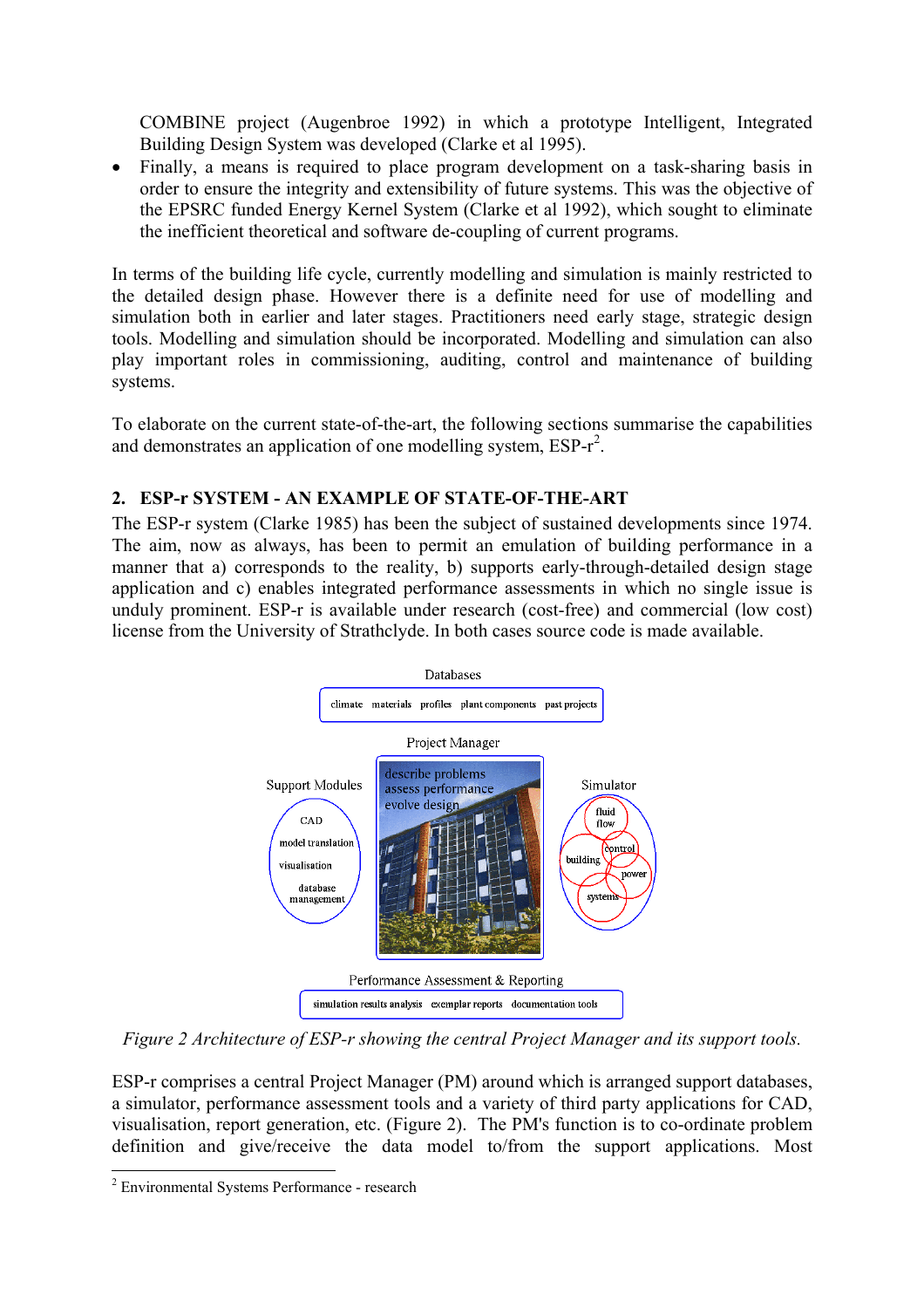importantly, the PM supports an incremental evolution of designs as required by the nature of the design process.

The typical starting point for a new project is to scrutinise and make ready the support databases. These include hygro-thermal and optical properties for construction elements and composites, typical occupancy profiles, pressure coefficient sets for use in problems involving air flow modelling, plant components for use in HVAC systems modelling, mould species data for use with predicted local surface conditions to assess the risk of mould growth, and climate collections representing different locations and severity. ESP-r offers database management for use in cases where new product information is to be appended.

Although the procedure for problem definition is largely a matter of personal preference, it is not uncommon to commence the process with the specification of a building's geometry using a CAD tool. ESP-r is compatible with the AutoCad (Autodesk 1989) and XZIP (Stearn 1993) systems, either of which can be used to create a building representation of arbitrary complexity (Figure 3 - left).

After importing this building geometry to the PM, constructional and operational attribution is achieved by selecting products (e.g. wall constructions) and entities (e.g. occupancy profiles) from the support databases and associating these with the surfaces and spaces comprising the problem. It is at this stage that the simulation novice will appreciate the importance of a well-conceived problem abstraction, which achieves an adequate resolution while minimising the number of entities requiring attribution.



*Figure 3 Defining problem geometry using AutoCad (left) and using RADIANCE to quantify controller (right). luminance for a visual comfort/impact assessment or illuminance as input to a lighting* 

The PM provides coloured, textured physically correct images via the RADIANCE system (Ward 1993) and wire-frame photomontages via the VIEWER system (Parkins 1977), automatically generating the required input models and driving these two applications (Figure 3 - right).

As required, component networks are now defined representing HVAC systems (Hensen 1991, Aasem 1993, Chow 1995), distributed fluid flow (for the building-side air or plant-side working fluids) (Hensen and Clarke 1991, Hensen 1991) and electrical power circuits (Kelly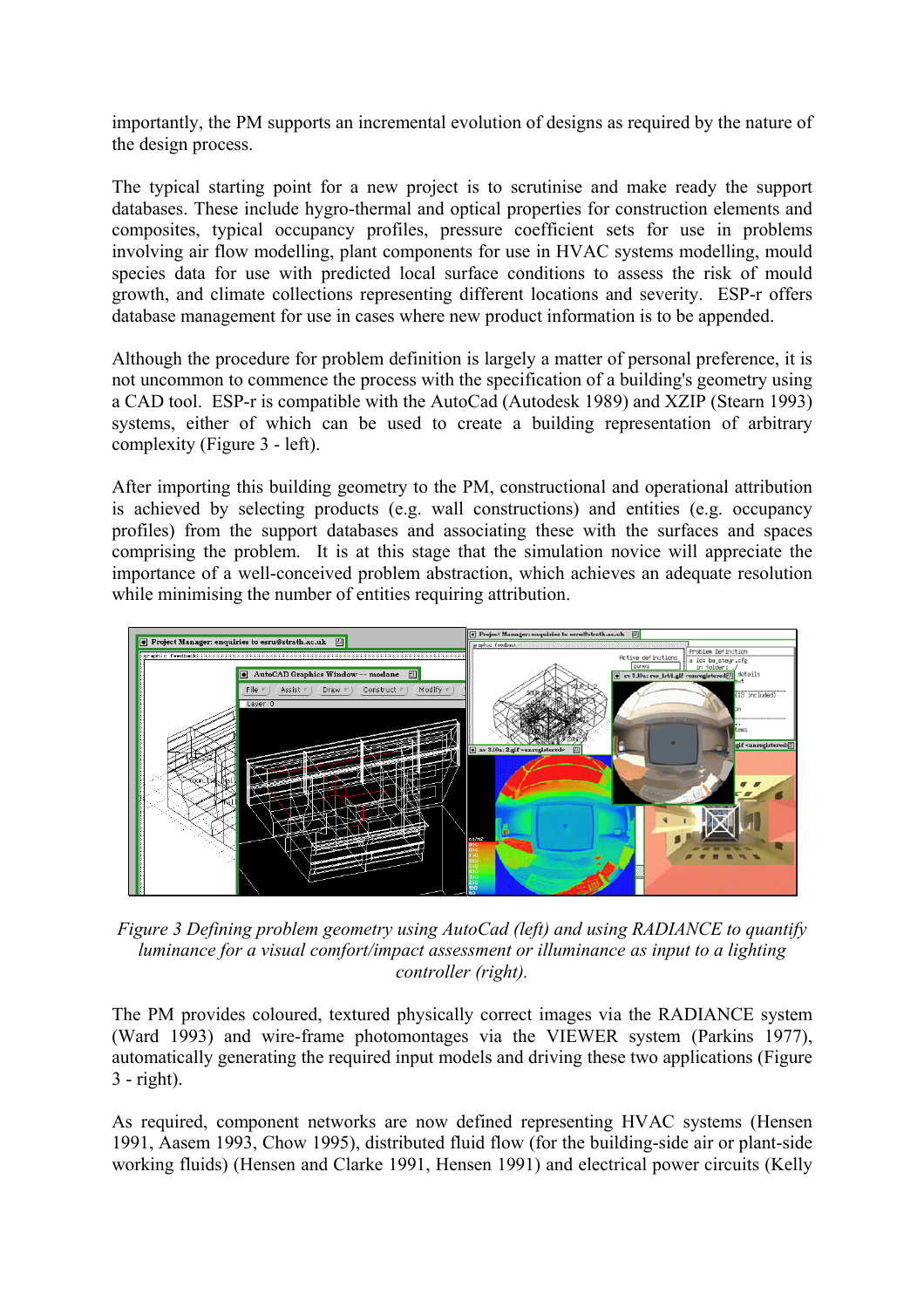1996). These networks are then associated with the building model so that the essential dynamic interactions are preserved.

Control system definitions can now proceed depending on the appraisal objectives. Within ESP-r this involves the establishment of several closed or open loops, each one comprising a sensor (to measure some simulation parameter at each time-step), an actuator (to deliver the control signal) and a regulation law (to relate the sensed condition to the actuated state). Typically, these loops are used to regulate plant components, to associate these components with building zones, to manage building-side components such as blinds, and to co-ordinate flow components (e.g. window opening) in response to environmental conditions. Control loops can also be used to change portions of a problem with time (e.g. substitute alternative constructions) or impose replacement parameters (e.g. heat transfer coefficients).

For specialist applications, the resolution of parts of the problem can be selectively increased, for example:

- ESP-r's default one-dimensional gridding scheme representing wall conduction can be enhanced to a two- or three-dimensional scheme to better represent a complex geometrical feature or thermal bridge (Nakhi 1995).
- A one-, two- or three-dimensional grid can be imposed on a selected space to enable a thermally coupled computational fluid dynamics (CFD) simulation (Negrao 1995, Clarke et al 1995).
- Special behaviour can be associated with a material, e.g. electrical power production via crystalline or amorphous silicon photovoltaic cells (Clarke et al 1996).
- Models can be associated with material hygro-thermal properties to define their moisture and/ or temperature dependence in support of explicit moisture flow simulation and mould growth studies (Anderson et al 1996).

The PM requires that a record be kept of the problem composition and to this end is able to store and manipulate text and images which document the problem and any special technical features. It is also possible to associate an integrated performance summary with this record (Figure 4) so that the design and its performance can be assessed without having to commission further simulations.

The problem - from a single space with simple control and prescribed ventilation, to an entire building with systems, distributed control and enhanced resolutions - can be passed to the ESP-r simulator where, in discretised form, the underlying conservation equations are numerically integrated at successive time intervals over some period of time. Simulations, after some minutes or hours, result in time-series of "state information" (temperature, pressure, etc.) for each discrete region.

ESP-r's results analysis modules are used to view the simulation results and undertake a variety of performance appraisals: changes to the model parameters can then follow depending on these appraisals. While the range of analyses are essentially unrestricted, interrelating the different performance indicators (Figure 4), and translating these indicators to design changes, is problematic because of the lack of performance standards and the rudimentary level of simulation scholarship and training.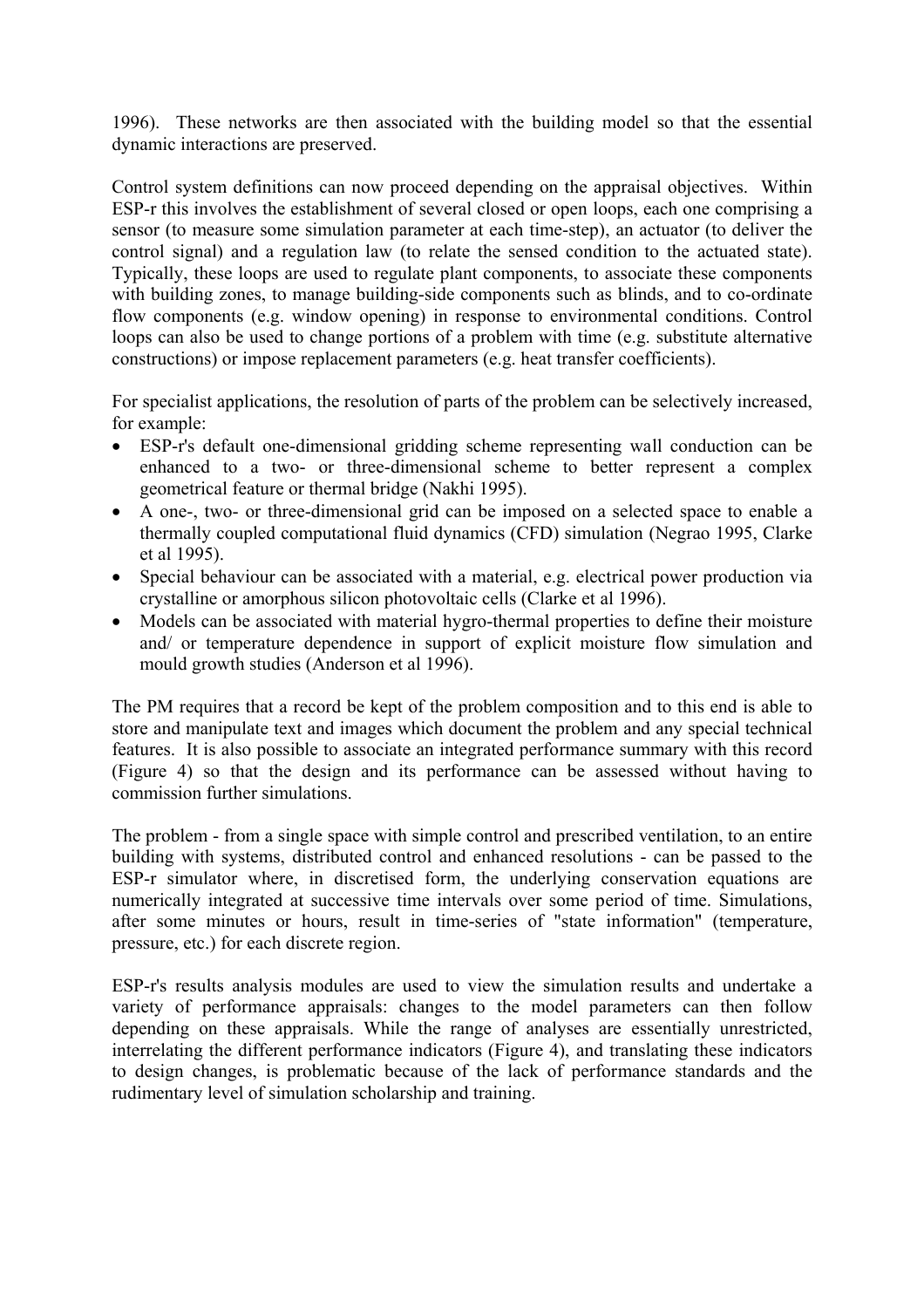## **3. EXAMPLE APPLICATION: DESIGN OF EMBEDDED ENERGY SYSTEMS**

The Lighthouse Building, designed by Charles Rennie Mackintosh, is the centrepiece of Glasgow's celebrations as UK City of Architecture and Design 1999. This refurbished city centre building is of major architectural significance. A specially configured portion of the building serves as a showcase for state-of-the-art technologies that demonstrate the integration of complimentary passive and active renewable energy components at the urban scale.

While a more complete description can be found in (Clarke et al. 1999), the following sections outline the design process undertaken and the system configuration adopted to achieve:

- i) lowest practical energy demands (without compromising building functionality),
- ii) sizing of the embedded micro-scale generation systems to match a significant portion of these demands, and
- iii) appraise the options for electrical power supply.

## **3.1 Renewable energy systems**

Implementation of renewable energy systems at the local level can be fraught with technical problems. When undertaking such tasks within an urban environment adds additional problems to a project such as impact on building aesthetics and most importantly, planning requirements which impair system performance. After careful consideration, the renewable energy systems deemed suitable and chosen for this demonstration were categorised as: type (i) are those that reduce energy demands and type (ii) are those that generate electricity to meet some of these demands. The 3 passive (type i) components were:

- 1) advanced glazings, including a triple glazed, double low-e coated, argon filled component, a light redirecting component and a variable transmission component;
- 2) daylight utilisation through illuminance based luminaire control; and
- 3) transparent insulation with integral shading.

The 2 active systems (type ii) consisted of:

- 1) facade-integrated photovoltaic cells with heat recovery; and
- 2) roof mounted, ducted wind turbines with integral photovoltaic aerofoils.

Based on detailed energy simulations using the ESP-r system, it was concluded that the passive components had the potential of reducing annual energy demands by up to 64%, relative to an initial best practice compliant design hypothesis. It was also concluded that the active components had the potential to match a significant portion of the residual demand.

## **3.2 Evaluation methodology**

The evaluation procedures adopted adheres to a standard performance assessment method (PAM) (Clarke et al 1996) whereby computer simulation is used to determine the multivariate performance of an initial model of the building (in this case corresponding to current best practice design). The multivariate performance data are then presented in the form of an integrated performance view (IPV) as shown in Figure 4. The model is then modified by incorporating one of the renewable technologies and the overall performance reassessed. In this way, the contribution of both passive and active renewable technologies, applied separately or jointly, may be assessed and the different possible permutations compared.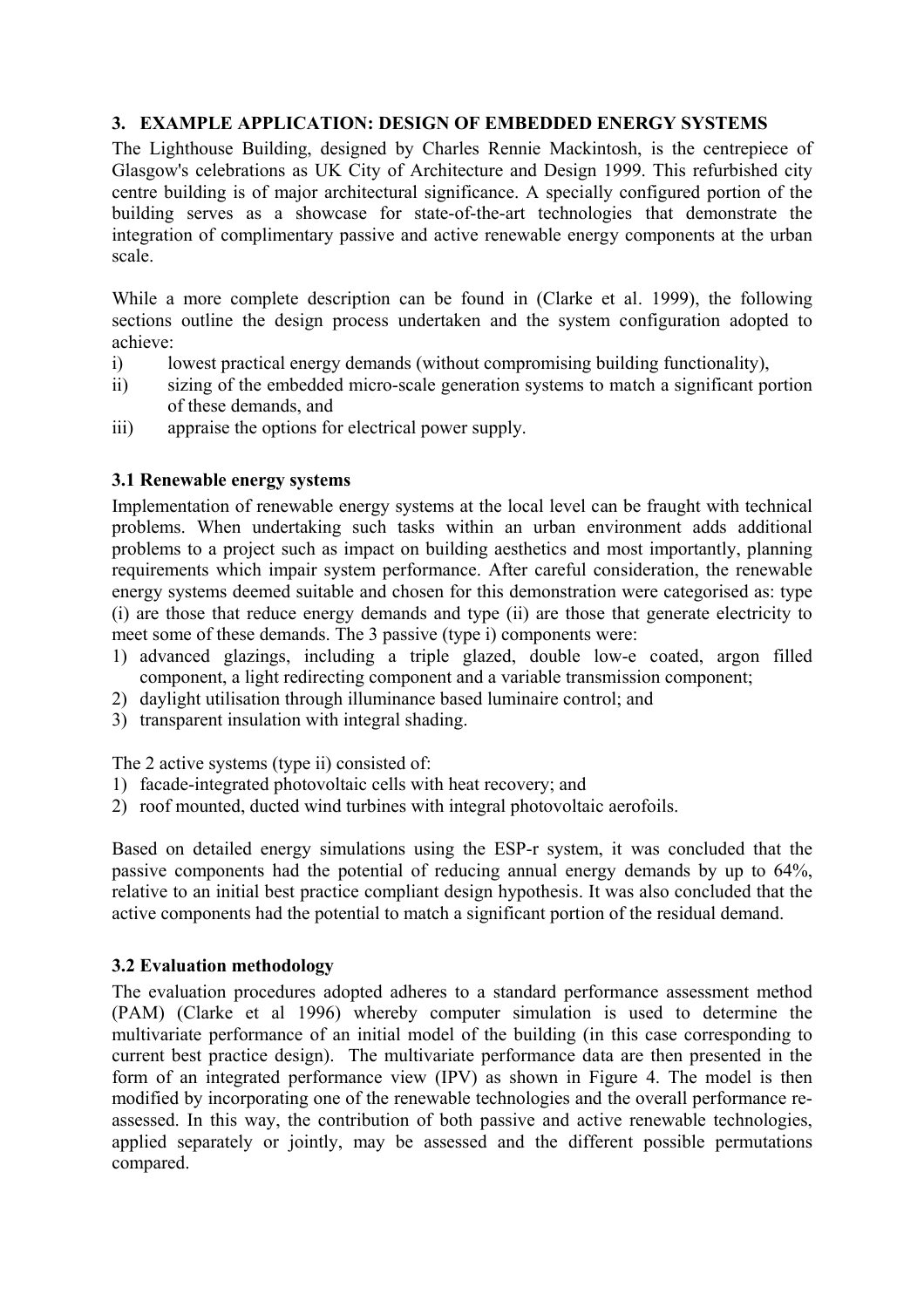

Figure 4: Performance Appraisal of Initial Design

## **3.3 Energy demand reduction techniques**

The initial design concept for the Lighthouse Building refurbishment consisted of an insulated steel clad facade, insulated lead sheet roof, extensive use of double glazing and a slate covered concrete floor slab with external insulation. The building services comprised embedded floor heating, halogen display lighting and natural ventilation from vented slot windows.

A number of reference models were developed to assess the contributions from alterations to glazing systems, the adoption of critical control strategies and the incorporation of various passive and active renewable energy technologies. The first reference model replaced the standard double glazing with low ε coated, argon filled triple glazing, with a centre pane Uvalue of 0.8 W/m<sup>2</sup> K. This resulted in a 58% reduction in annual heating energy and a 31% reduction in overall energy requirements (heating plus lighting). Further reductions were achieved using daylight responsive lighting control. The addition of a south facing transparent insulated (TI) thermal mass wall reduced the duration of the heating season, with the TI wall supplying the building's heating requirements during the transitional seasons, while auxiliary heating was confined to the winter period.

In comparison with the initial design hypothesis, the cumulative effect of the advanced glazings, lighting control and TI facade resulted in a 45% reduction in annual heating energy, 59% reduction in lighting energy and a 51% reduction to the overall annual energy demands.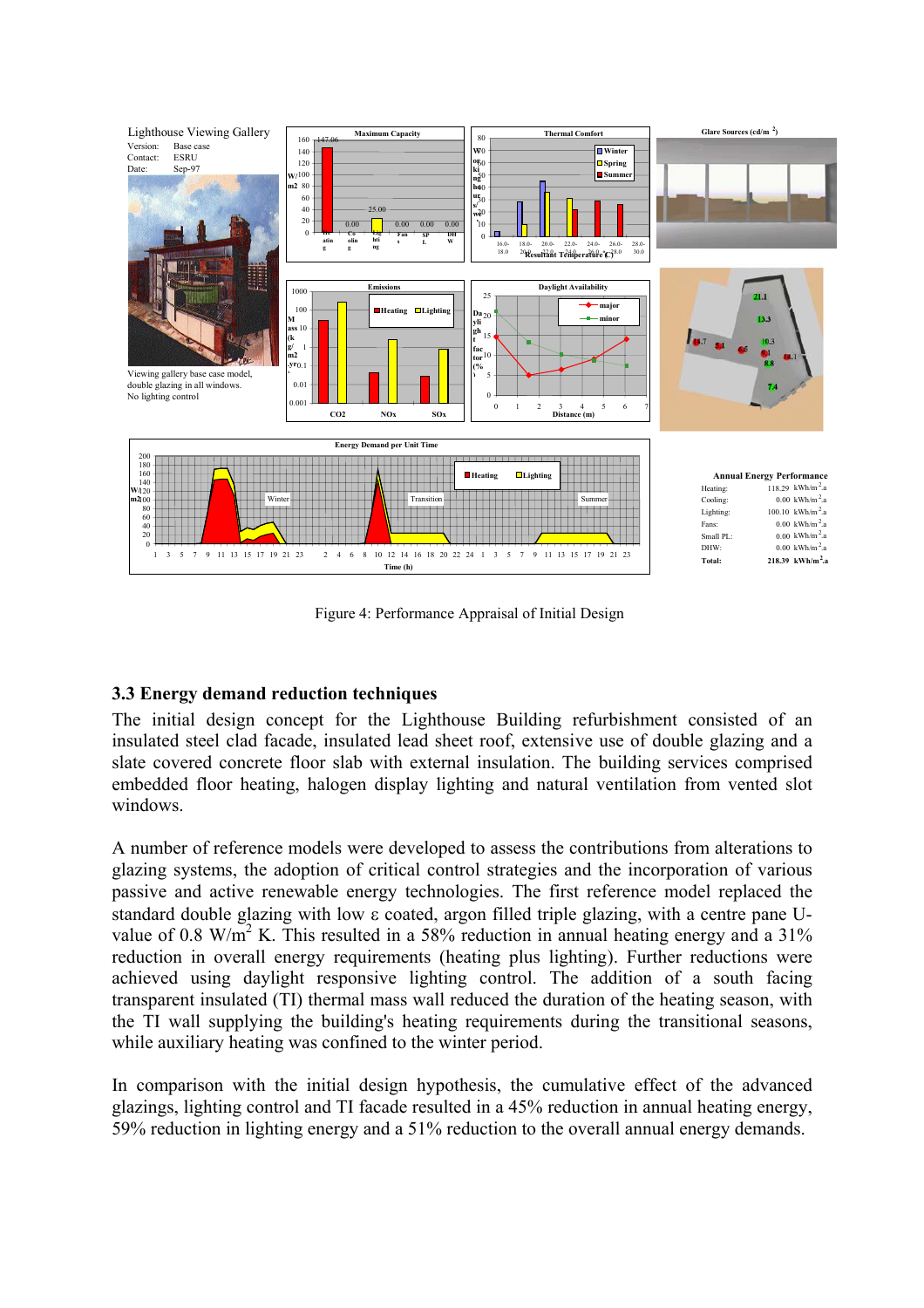A detailed examination of the simulation results concluded that further energy demand reductions were possible. The next evaluation case replaced the underfloor heating system with a fast response, critically controlled, convective heating system and the halogen lamps with high efficacy luminaires. In comparison with the original design hypothesis, this reference case resulted in a 58% reduction in annual heating energy demand, a 67% reduction in heating plant capacity, an 80% reduction in lighting energy demand and a 68% reduction in overall energy demand. Figure 5 details the energy savings and capacity reductions achieved when under-taking the various permutations adopted within this study.



*Figure 5: The energy reductions achieved by the various permutations*

Implementing the above measures not only achieved a high level of demand-side energy reduction without compromising the building's thermal and visual comfort levels, but increased the effectiveness of the deployed active renewable energy systems in meeting the remaining energy demands.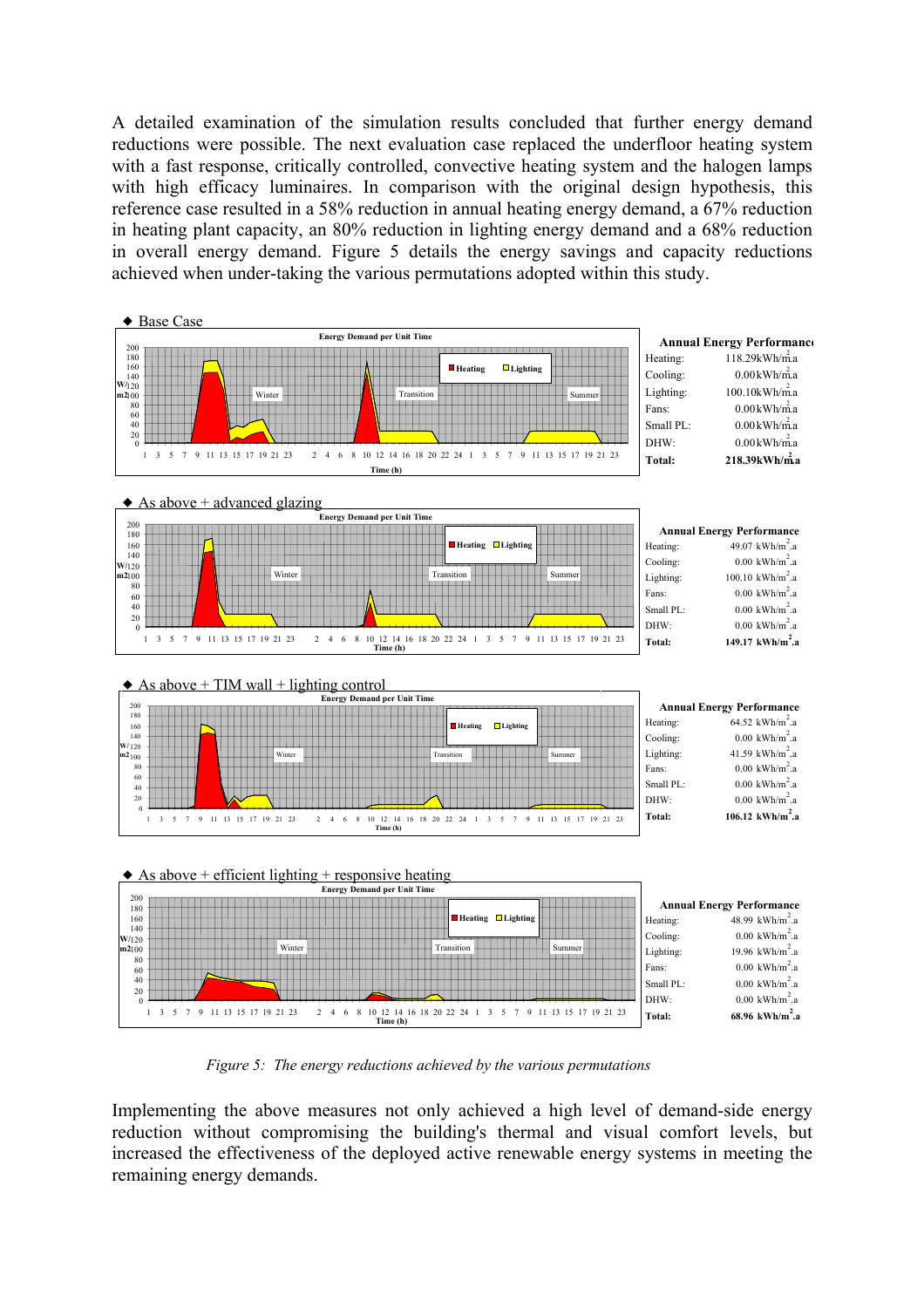#### **3.4 Embedded renewable energy systems**

Two electricity generating renewable energy technologies were appraised and subsequently accepted for incorporation within the building. These were a photovoltaic (PV) component operating in hybrid mode to give both power and heat outputs; and ducted wind turbines (DWTs) with an integral photovoltaic aerofoil section. The hybrid PV system was incorporated within the south-facing facade, while the DWTs were positioned along the south and west-facing roof edges; south-west being the predominant wind direction in Glasgow. To maximise electricity generation, a high efficiency monocrystalline silicon component was chosen for both the hybrid PV and DWT systems. Figure 6 summarises the final performance results in the form of an IPV as produced by ESP-r.



*Figure 6: Performance Appraisal with Passive and Active RE Systems Applied*

## **3.5 Results**

As demonstrated, the active renewable energy systems, in conjunction with the passive renewable energy technologies, are capable of meeting the demands of the building during the spring, summer and autumn seasons. In winter, the active renewable energy systems are capable of supplying a significant proportion of the energy demands. However, an electrical storage system is required to cater for the temporal mismatch between renewable energy supply and demand since the former is largely available out with the times of building operation.

The combination of DWTs and PV components proved to be a successful matching of renewable energy systems to meet the seasonal energy demands. The DWTs produce electricity predominately during the winter period when the PV components can contribute little. Conversely, the PV components supply power predominately during the summer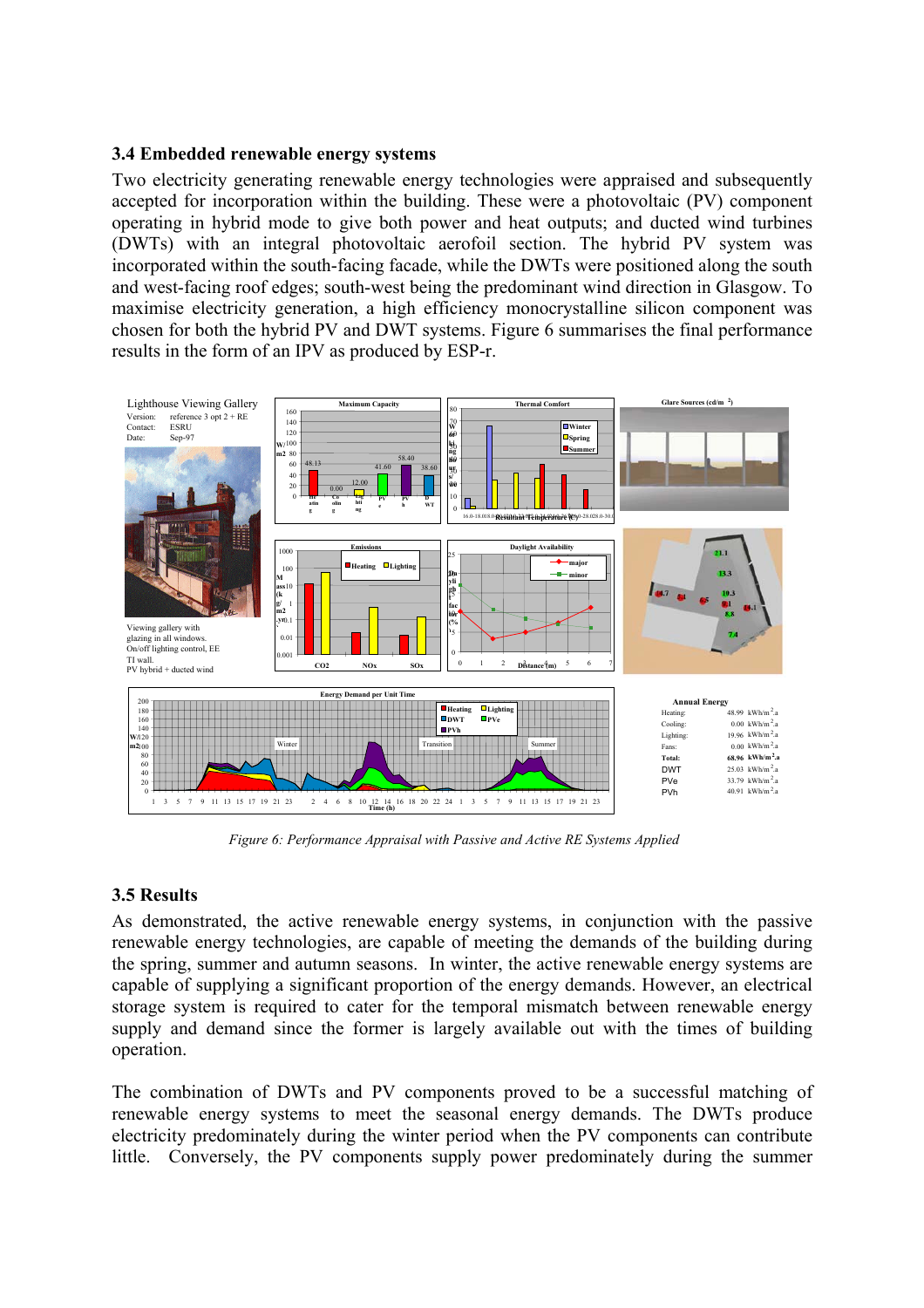period when the winds are light. The combination of the two systems gives rise to an embedded RE approach which is well suited to the climate of Glasgow.

The next stage of the project will be to monitor the performance of the development over an extended period and compare these with the predictions from the simulation model to test its robustness, and establish guidelines for efficient renewable energy based electrical power utilisation.

## **4. CONCLUSIONS**

By means of summarising the capabilities of a particular simulation environment this paper has elaborated and demonstrated the state-of-the-art in integrated building simulation. The case study has demonstrated the value of simulation early in the design stage of building projects.

If we divert for a moment from the specifics of a software system such as ESP-r and take a broader perspective in terms of building energy simulation in general, this paper has argued the importance of this technology and how it will benefit in an economical and environmental context. Since many people in the field are not yet aware of this, this paper has also argued the necessity of an organisation such as IBPSA. It's main role is to alleviate this problem and thus for moving this technology in everyday practice of engineers and architects.

#### **Acknowledgements**

The ESP-r system has evolved to its present form over 20 years. Throughout this period many individuals have made substantial contributions. In particular, we would like to acknowledge the contributions of some of our ESRU colleagues: Jon Hand, Milan Janak, Cameron Johnstone, Nick Kelly, Iain Macdonald, John McQueen, Abdul Nakhi, Cezar Negrao and Paul Strachan. Our hope is that the many other contributors, too numerous to mention, will be content with collective thanks.

## **REFERENCES**

- Aasem E O (1993) `Practical Simulations of Buildings and Air-Conditioning Systems in the Transient Domain' PhD Thesis ESRU, University of Strathclyde, Glasgow.
- Anderson J G A, Clarke J A, Kelly N, McLean R C, Rowan N and Smith J E (1996) `Development of a technique for the prediction/alleviation of conditions leading to mould growth in houses' Final Report for Contract Number 68017 Scottish Homes, Edinburgh.
- Augenbroe G (1992) `Integrated Building Performance Evaluation in the Early Design Stages' Building and Environment V27, N2, pp149-61.
- Autodesk Ltd (1989) `AutoCAD Release 10 Reference Manual' Autodesk Ltd. Exeter.
- Chow T (1995) `Air-Conditioning Plant Components Taxonomy by Primitive Parts' PhD Thesis ESRU, University of Strathclyde, Glasgow.
- Clarke J A (1985) 'Energy simulation in building design' Adam Hilger, Bristol and Boston.
- Clarke J A, D Tang, K James and D F Mac Randal (1992) `Energy Kernel System' Final Report for GR/F/07880 Engineering and Physical Science Research Council, Swindon.
- Clarke J A, Hand J W, Mac Randal D F, Strachan P A (1995) `The Development of an Intelligent, Integrated Building Design System Within the European COMBINE Project' Proc. Building Simulation `95, University of Wisconsin, Madison, USA.